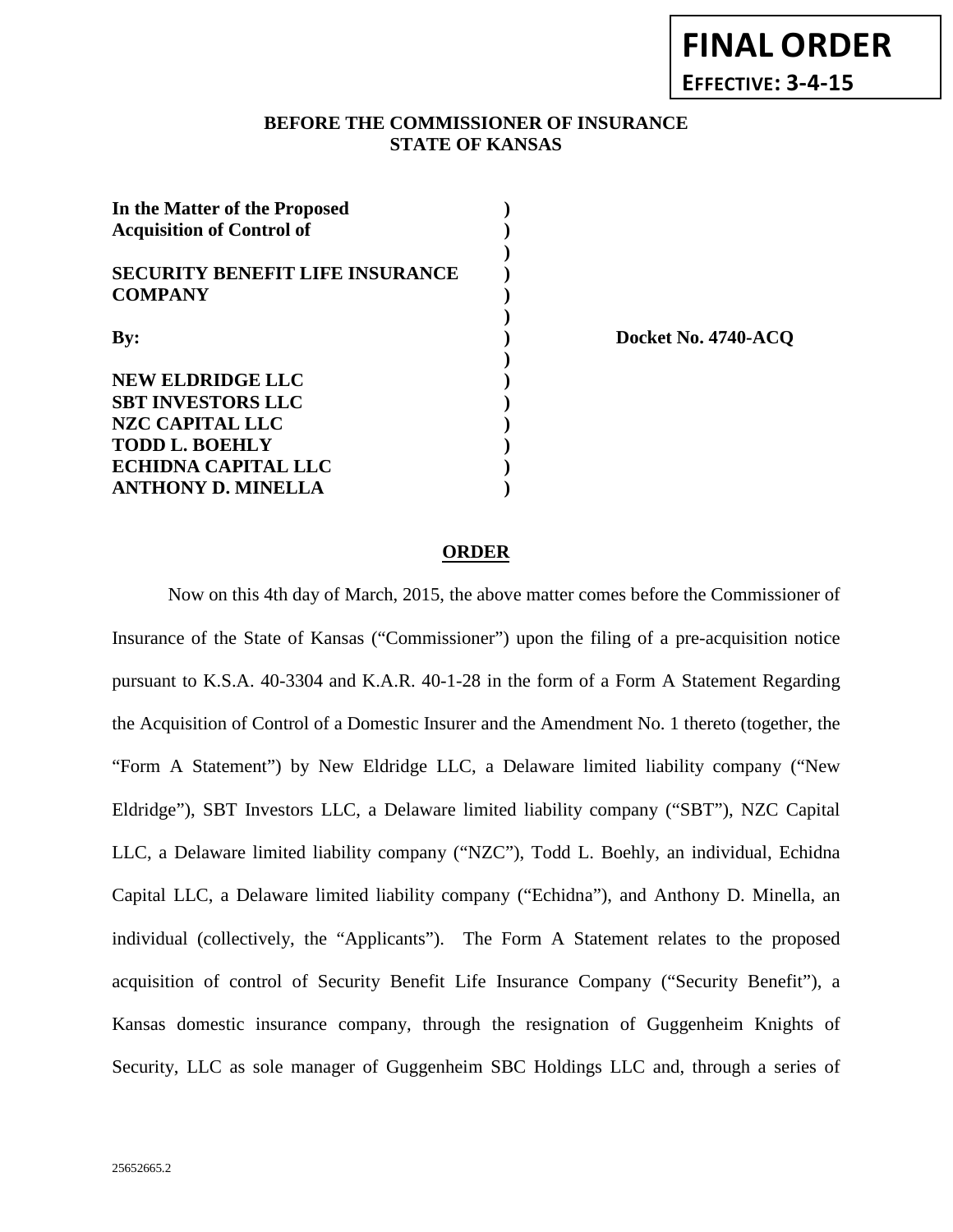transactions, the ultimate replacement of Guggenheim Knights of Security, LLC by New Eldridge. Security Benefit is a direct, wholly-owned subsidiary of Security Benefit Corporation, which is a direct, wholly-owned subsidiary of Guggenheim SBC Holdings LLC.

The Applicants are represented by Cynthia R. Shoss, Sutherland Asbill & Brennan LLP and Justin L. Ochs, Wilmer Cutler Pickering Hale and Dorr LLP. Security Benefit is represented by John Guyot, General Counsel of Security Benefit. The Kansas Insurance Department ("KID") is represented by its Interim General Counsel, Diane Minear and its Director of Financial Surveillance, Kenneth G. Abitz. Also appearing for the KID is Husch Blackwell LLP.

Pursuant to the authority granted to the Commissioner pursuant to K.S.A. 40-3301 and 40-3304(d)(1) and in accordance with the Kansas Administrative Procedures Act, K.S.A. 77-501, *et seq.*, the Commissioner hereby asserts the following declarations of public interest and policy, findings of fact, conclusions of law and orders:

#### **DECLARATION OF PUBLIC INTEREST AND POLICY**

The Commissioner finds and declares that it is consistent with the public interest and the interest of policyholders to permit insurers to:

- (a) Engage in activities which would enable them to make better use of management skills and facilities;
- (b) diversify into new lines of business through acquisition or organization of subsidiaries;
- (c) have free access to capital markets which could provide funds for insurers to use in diversification programs;
- (d) implement sound tax planning conclusions; and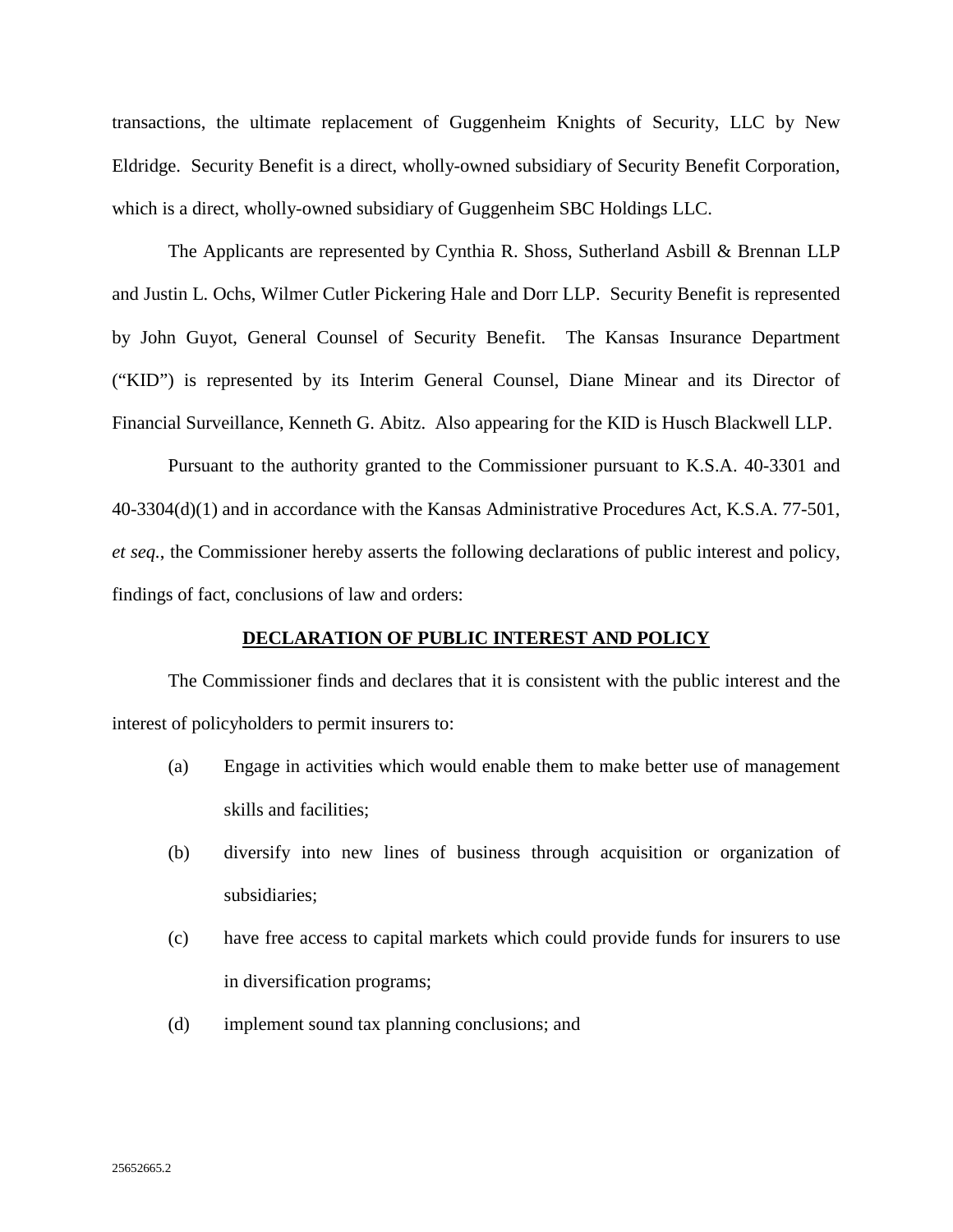(e) serve the changing needs of the public and adapt to changing conditions of the social, economic and political environment, so that insurers are able to compete effectively and to meet the growing public demand for institutions capable of providing a comprehensive range of financial services.

The Commissioner further finds and declares that the policies and purposes in K.S.A. 40- 3301, *et seq.*, promote the public interest by:

- (a) Facilitating the achievement of the objectives enumerated in K.S.A. 40-3301 and set out above;
- (b) requiring disclosure of pertinent information relating to changes in control of an insurer;
- (c) requiring disclosure by an insurer of material transactions and relationships between the insurer and its affiliates, including certain dividends paid by the insurer; and
- (d) providing standards governing material transactions between the insurer and its affiliates.

#### **FINDINGS OF FACT AND CONCLUSIONS OF LAW**

The findings of fact and conclusions stated herein are based upon the statements made by the Applicants in the Form A Statement and accompanying documents made under oath and filed with KID by the Applicants pursuant to K.S.A. 40-3304(b) and K.A.R. 40-1-28.

1. Significant documents have been reviewed by representatives of the Financial Surveillance and Legal Divisions of the KID, and the Commissioner has had the benefit of their technical expertise and advice.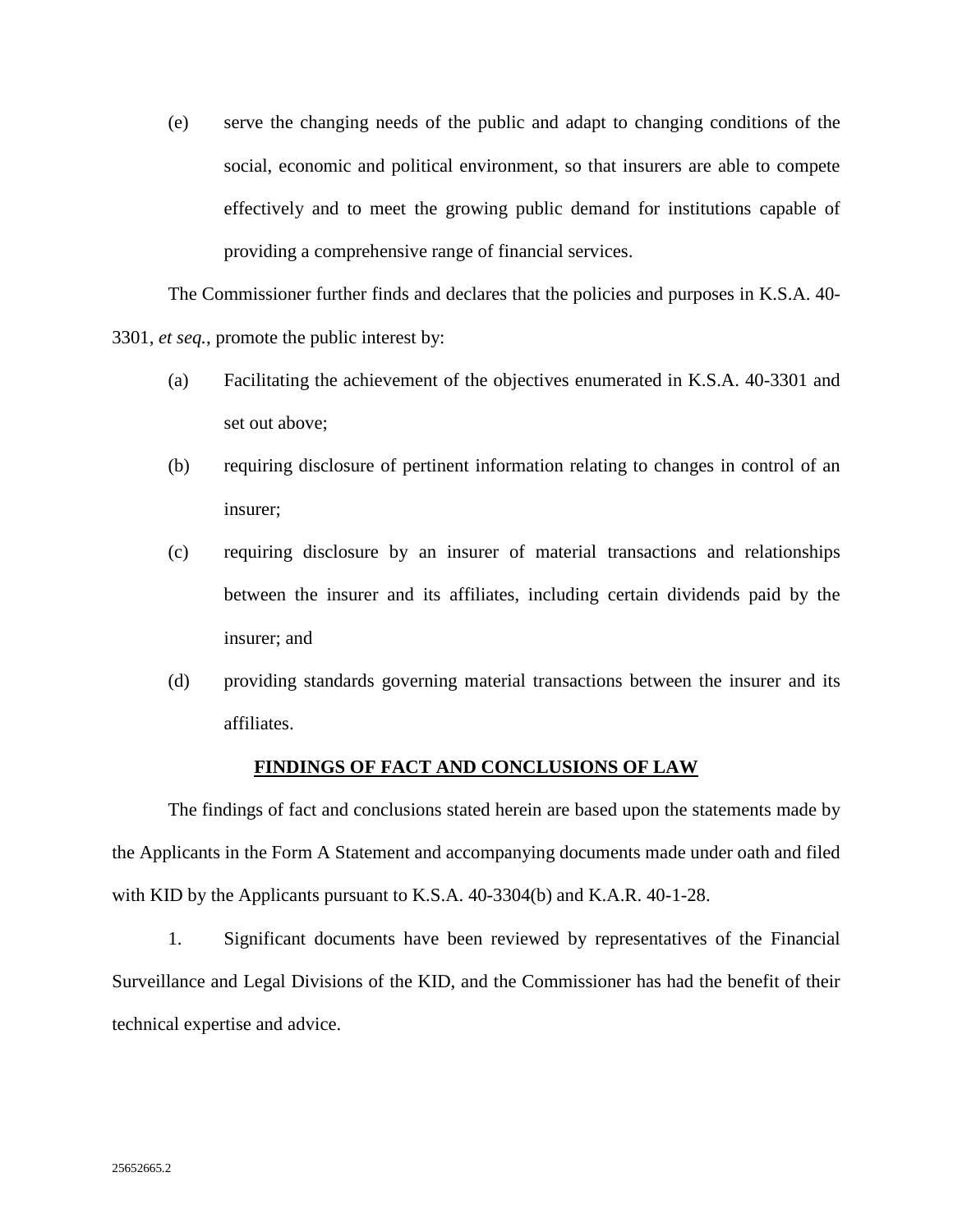2. The purpose of the filing of the Form A Statement is to seek authority from KID for the proposed acquisition of control of Security Benefit by the Applicants. The terms and conditions of the proposed acquisition are more fully set forth in the Form A Statement filed with the Commissioner pursuant to the Kansas Insurance Holding Companies Act, K.S.A. 40-3301, *et seq.*

3. The Form A Statement filed with the Department by Applicants includes a Form A Statement Regarding the Acquisition of Control of a Domestic Insurer dated December 11, 2014 and an Amendment No. 1 to Form A Statement Regarding the Acquisition of Control of a Domestic Insurer dated January 9, 2015, requesting approval of the acquisition of Security Benefit.

4. The Applicants submitted various Exhibits to the Form A Statement including, but not limited to, the Guggenheim Knights of Security, LLC Resignation Letter, the New Eldridge Amended and Restated Limited Liability Company Agreement, organizational charts and financial statements.

5. Security Benefit is a Kansas stock insurance company and its statutory home office is Security Benefit Life Insurance Company, One Security Benefit Place, Topeka, Kansas 66636. Security Benefit Corporation owns one hundred percent (100%) of the outstanding common shares of Security Benefit. The Applicants will obtain control of Security Benefit through their ownership of New Eldridge, which will ultimately become, through a series of transactions, the sole manager of Guggenheim SBC Holdings LLC (to be renamed Eldridge SBC Holdings LLC). Todd L. Boehly will be regarded as the ultimate controlling person of Security Benefit for purposes of K.S.A. 40-3301, *et seq.*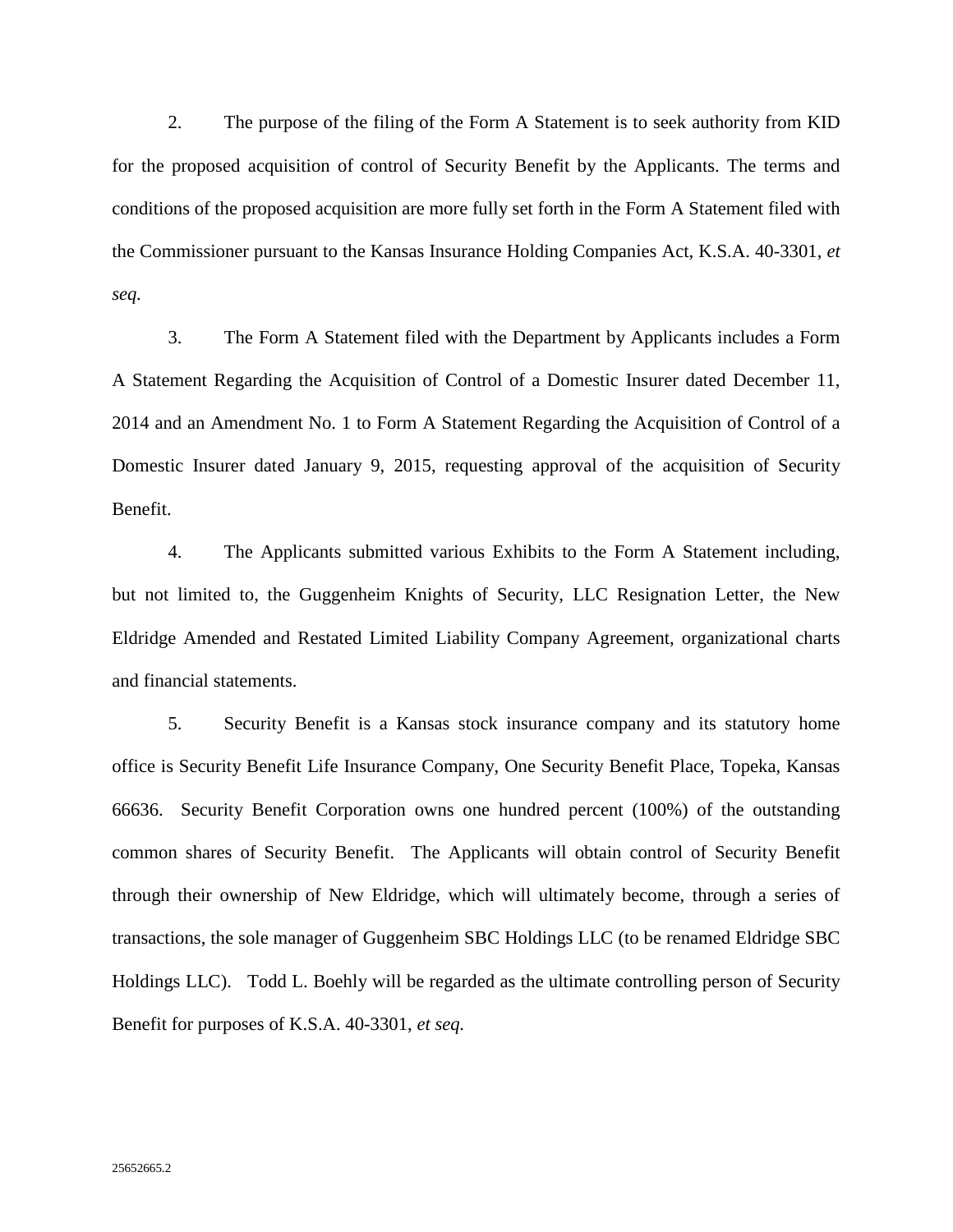6. The staff of the KID have inspected and reviewed the contents of the Form A Statement and Exhibits attached thereto, to the extent necessary, and found that the filing of the Form A Statement and Exhibits are in compliance with the provisions of Kansas Insurance Holding Company Act, K.S.A. 40-3301, *et seq.* and K.A.R. 40-1-28. Also, staff have found the Form A Statement and Exhibits have provided the information required under Kansas statutes to enable the Commissioner to render a decision.

7. Evidence shows that after the change of control, Security Benefit would be able to satisfy the requirements for the issuance of a license to write the line or lines of insurance for which they are presently licensed.

8. Evidence shows that the financial condition of the Applicants does not jeopardize the financial stability of Security Benefit or prejudice the interest of their respective policyholders.

9. Evidence shows that the Applicants have no current plans or proposals to liquidate Security Benefit, sell its assets or consolidate or merge Security Benefit with any person, or to make any other material change in Security Benefit's current active business operations or corporate structure or management.

10. Evidence shows that the competence, experience and integrity of those persons who would control the operation of Security Benefit are such that it would be in the interest of policyholders of the insurer and of the public to permit the acquisition of control.

11. Evidence shows that the acquisition is not likely to be hazardous or prejudicial to the insurance-buying public.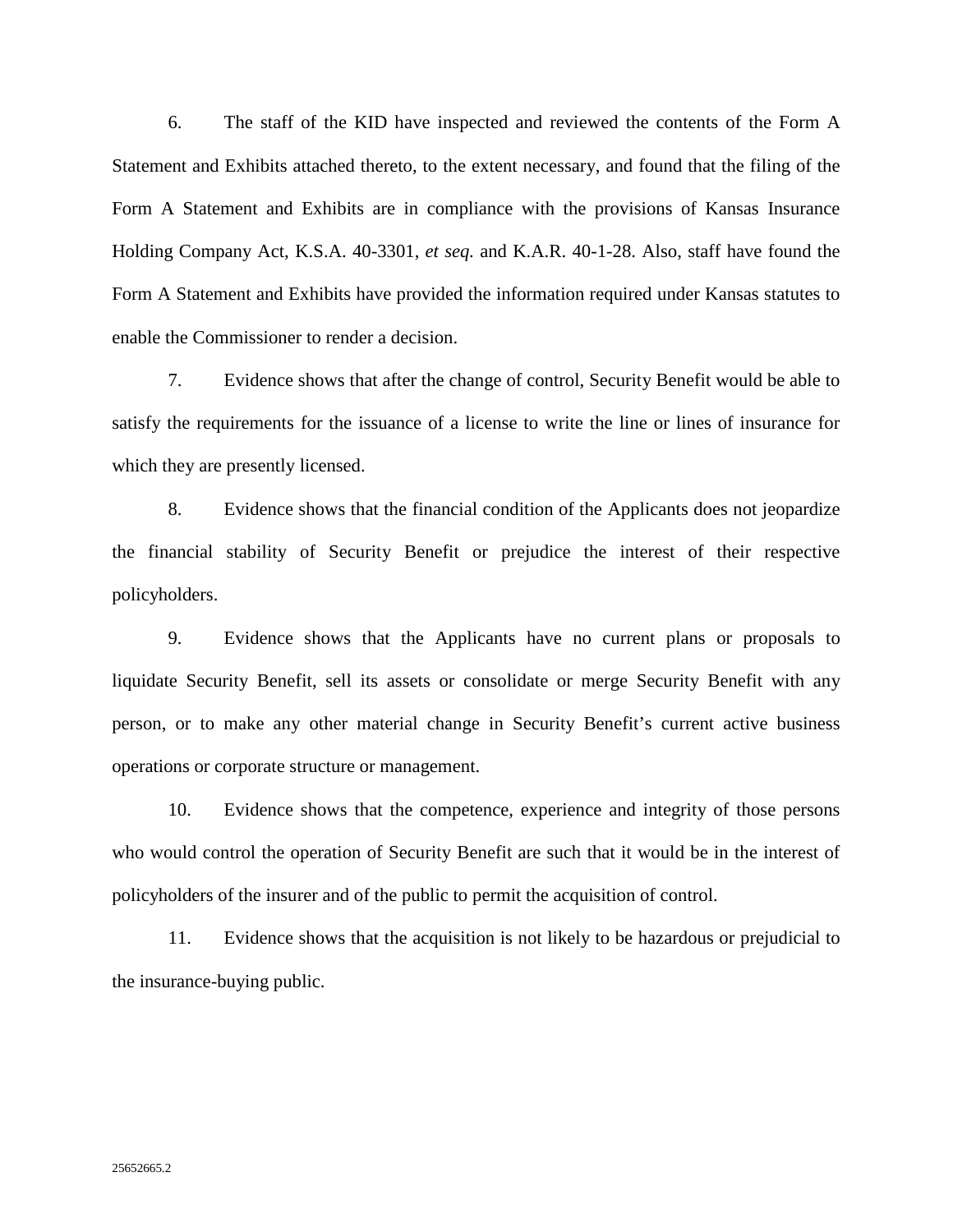## **IT IS THEREFORE ORDERED BY THE COMMISSIONER OF INSURANCE THAT:**

1. The application by the Applicants to acquire control of Security Benefit in the manner set forth in the Form A Statement Regarding Acquisition of Control and Exhibits attached thereto is hereby approved pursuant to K.S.A. 40-3304, provided that the acquisition is effected within sixty (60) days of the date of this Order.

2. The Commissioner retains jurisdiction over the subject matter of this proceeding and over the parties for the purpose of entering such further order or orders as may be deemed proper.

#### **NOTICE OF RIGHTS**

This Final Order is effective upon service. Pursuant to K.S.A. 77-529, Applicants may petition the Commissioner for reconsideration of this Final Order within fifteen (15) days after service of the Final Order. A petition for reconsideration must state the specific grounds upon which relief is requested. Additionally, a party to this agency proceeding may seek judicial review of this Final Order by filing a petition in the District Court, pursuant to K.S.A. 77-601, *et seq*. Reconsideration of this Final Order is not a prerequisite for judicial review. A petition for judicial review is not timely unless filed within thirty (30) days following the service of this Final Order, unless Applicants petition the Commissioner for reconsideration, in which case a petition for judicial review is not timely unless filed within thirty (30) days following service of an order rendered upon reconsideration, or an order denying the request for reconsideration. In the event Applicants file a petition for judicial review, the agency officer to be served on behalf of the Department is:

> Diane Minear, Interim General Counsel Kansas Insurance Department 420 S.W. 9th Street Topeka, Kansas 66612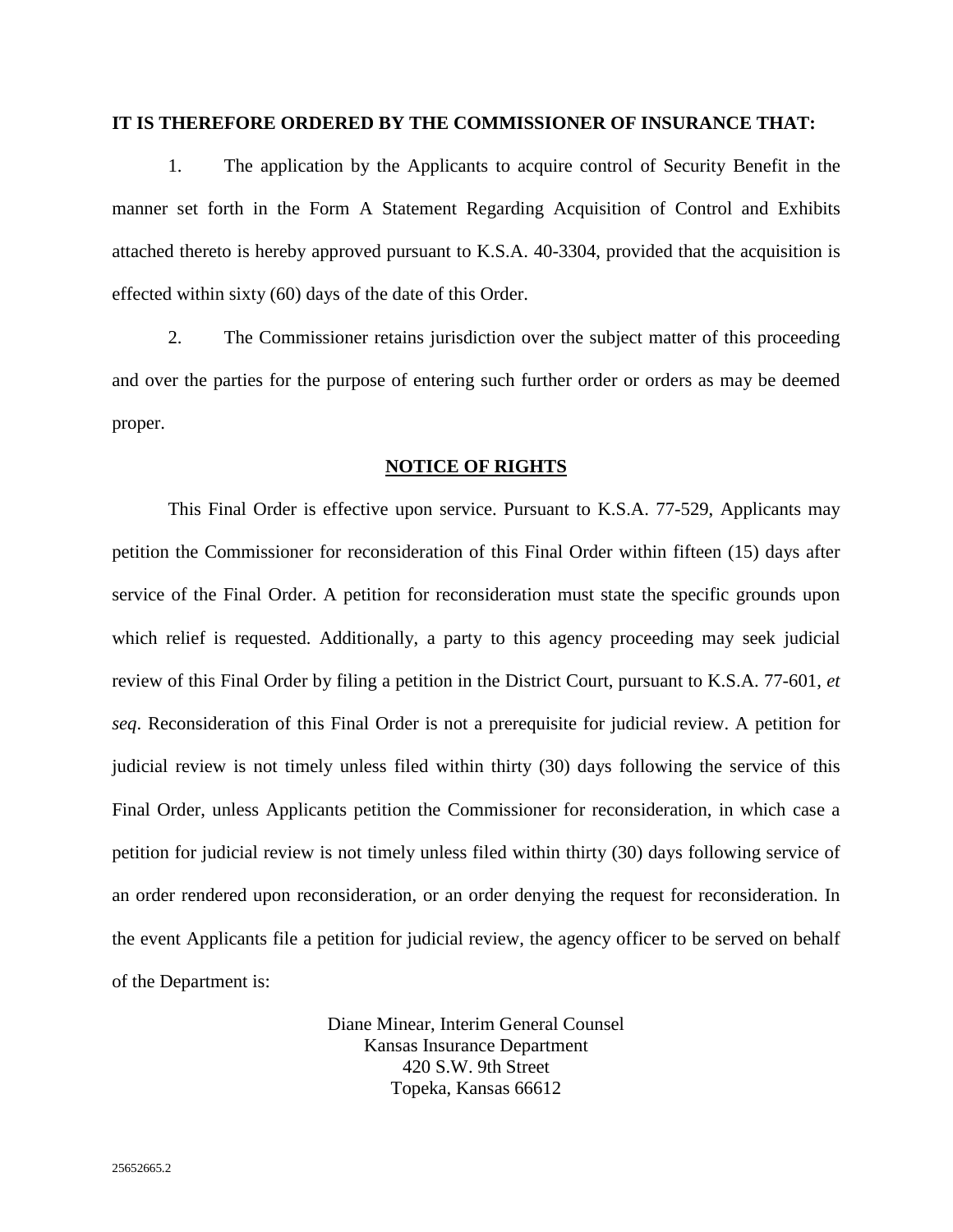# **IT IS SO ORDERED THIS 4th DAY OF MARCH, 2015, IN THE CITY OF TOPEKA, COUNTY OF SHAWNEE, STATE OF KANSAS.**



 $\angle$ s/ Ken Selzer $\angle$ Ken Selzer, CPA Commissioner of Insurance  $BY:$ 

 $\angle$ s/ Diane Minear $\angle$ Diane Minear Interim General Counsel